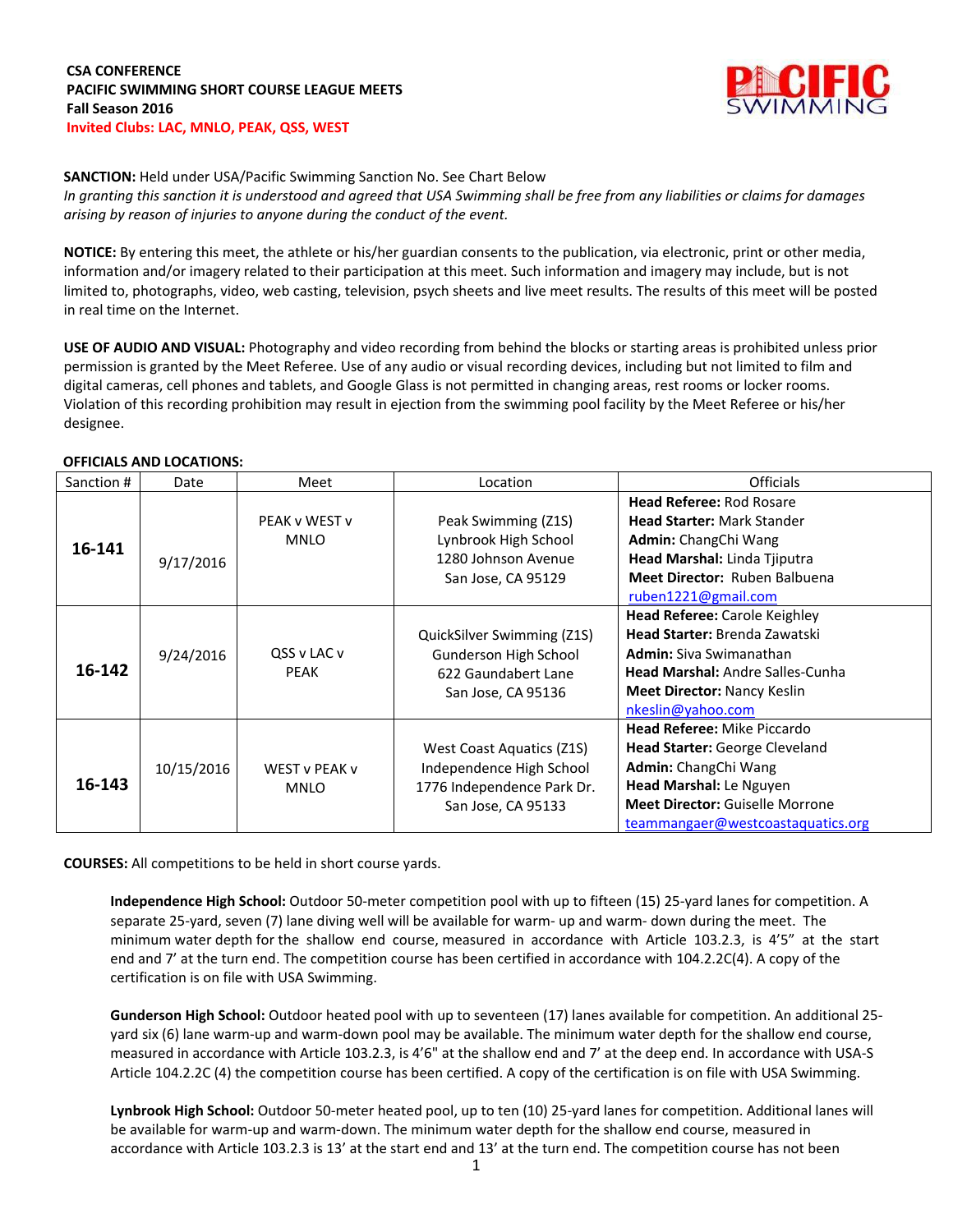certified in accordance with 104.2.2C (4).

**TIME:** Meets will begin at 9:00 AM with warm-ups from 7:30 to 8:30 AM. A special warm-up time for 8 and under athletes only will be held from 8:30 to 8:50 AM.

## **RULES:**

- Current USA Swimming (USA-S) and Pacific Swimming rules will govern the meet.
- Pacific Swimming warm-up procedures will be in effect. A copy of these procedures will be posted at the venue.
- Athletes may compete in four (4) individual events per day. Athletes may compete in one (1) relay per day.
- All events will be swum fast to slow.
- All events are timed finals.
- All athletes 12 & under should complete competition within four (4)hours.
- Athletes in events 500-yards or longer must provide their own timers and lap counters.
- **All coaches and deck officials must weartheir USA-S membership cardsin a visible manner.**

**UNACCOMPANIED ATHLETES:** Any USA-S athlete-member competing at the meet must be accompanied by a USA Swimming member-coach for the purposes of athlete supervision during warm-up, competition and warm-down. If a coach-member of the athlete's USA-S Club does not attend the meet to serve in said supervisory capacity, it is the responsibility of the athlete or the athlete'slegal guardian to arrange forsupervision by a USA Swimming member-coach. The Meet Director or Meet Referee may assist the athlete in making arrangements for such supervision; however, it is recommended that such arrangements be made in advance of the meet by the athlete's USA-S Club Member-Coach.

**RACING STARTS:** The athlete must be certified by a USA Swimming member coach as being proficient in performing a racing start or must start the race in the water. It is the responsibility of the athlete or the athlete's legal guardian to ensure compliance with this requirement

# **RESTRICTIONS:**

- Smoking and the use of othertobacco productsis prohibited on the pool deck, in the locker rooms, in spectator seating orstanding areas and in all areas used by athletes during the meet and during warm-up periods.
- Sale and use of alcoholic beverages is prohibited in all areas of the meet venue.
- No propane heater is permitted except for snack bar/meet operations.
- No pets or animals allowed in venue except for guide dog.
- Glass bottles/ containers are prohibited in all areas of the meet venue (except forsnack bar use).
- No electric or propane heaters/ containers orsimilar devicesincluding gasoline powered generators, other than provided for meet operations, are allowed in any areas of the meet venue.
- Except for coaches'seating next to the pool no chairs, canopies, tents, or "camping" in the competition pool area.
- Changing into or out of swimsuits other than in locker rooms or other designated areas is prohibited.
- Destructive devices, to include but not limited to, explosive devices and equipment, firearms (open or concealed), blades, knives, mace, stun guns and blunt objects are strictly prohibited in the swimming facility and its surrounding areas. If observed, the Meet Referee or his/her designee may ask that these devices be stored safely away from the public or removed from the facility. Noncompliance may result in the reporting to law enforcement authorities and ejection from the facility. Law enforcement officers (LEO) are exempt per applicable laws.

### **ELIGIBILITY:**

- Meet is open to all qualified athletesregistered with one ofthe CSA clubs. **Athletes must be a member of LAC, MNLO, PEAK, QSS, or WEST. Athletes who are unattached, but participating with a member club may enter a CSA dual meet.**
- Athletes must be current members of USA-S and must enter their name and registration number on the meet entry card or online, asshown on their Registration Card. If thisis not done, it may be difficult to match the athlete with the registration and times database. The meet host must check all athlete registrations against the SWIMS database and if not found to be registered, the Meet Directorshall accept the registration atthe meet (a \$10 surcharge will be added to the regular registration fee). Duplicate registrations will be refunded by mail.
- Entries with "NO TIMES" will be **ACCEPTED.**
- Disabled athletesfrom invited clubs are welcome to attend this meet and should contact the Meet Director regarding special accommodations on entry times and seeding per Pacific Swimming policy.
- The athlete's age will be the age of the athlete on the first day of the meet.

**ENTRIES:** An sd3 entry file must be submitted by the Tuesday prior to the meet. Request a confirmation of receipt to ensure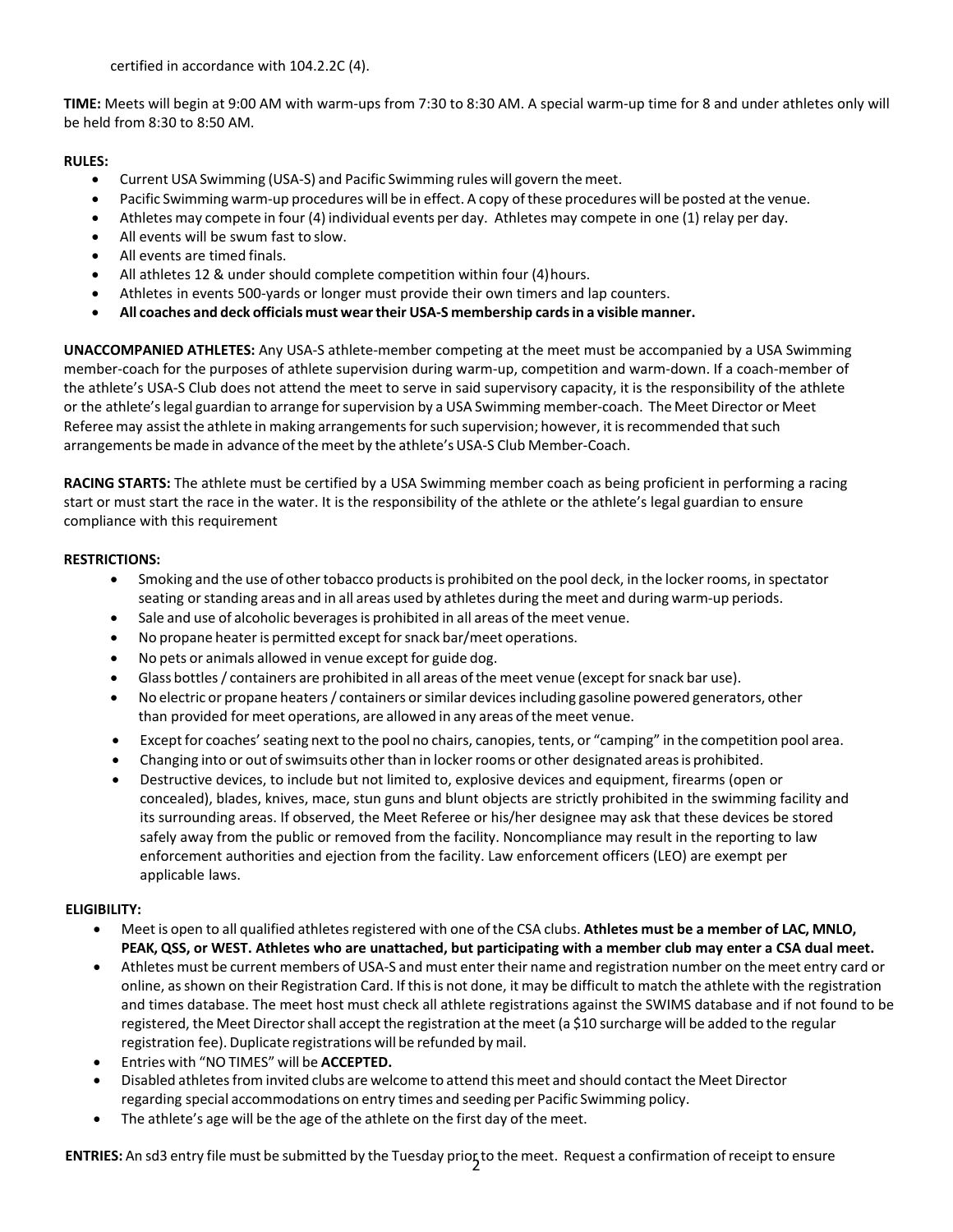delivery of the email and file. Send meet entry file to the meet director.

**ENTRY FEES:** \$30 per athlete. One check must be made by the visiting club payable to the host club. Checks must be hand delivered to the meet director on the day of the meet.

**CHECK-IN:** The meets will be pre-seeded. There will be no check in.

**SCRATCHES:** There is NO penalty for an athlete entered in this meet that misses one of his/her events.

**AWARDS:** None.

**ADMISSION / PROGRAMS:** Free admission. No programs will be available. Heatsheets may be available electronically and should be printed prior to arrival at themeet.

**HOSPITALITY:** Coaches and Officials will be served breakfast and lunch.

**SNACK BAR:** A snack bar may be available.

**SCORING:** Scoring in individual events will be as follows:  $1^{st}$  place = 9 points;  $2^{nd}$  place = 4 points;  $3^{rd}$  place = 3 points;  $4^{th}$  place = 2 points;  $5^{th}$  place = 1 point. Scoring in relay events will be as follows:  $1^{st}$  place = 11 points;  $2^{nd}$  place = 4 points;  $3^{rd}$  place = 2 points. Scoring will include boys & girls 8 & U; 10 & U; 11-12; 13-14 and 15 & Over. Meets will be scored as dual meets with each club scored against each of the other clubs in sets of two.

**MISCELLANEOUS:** Each club isrequired to provide timers. Meet director will email timer/lane assignmentsto each club prior to the meet.